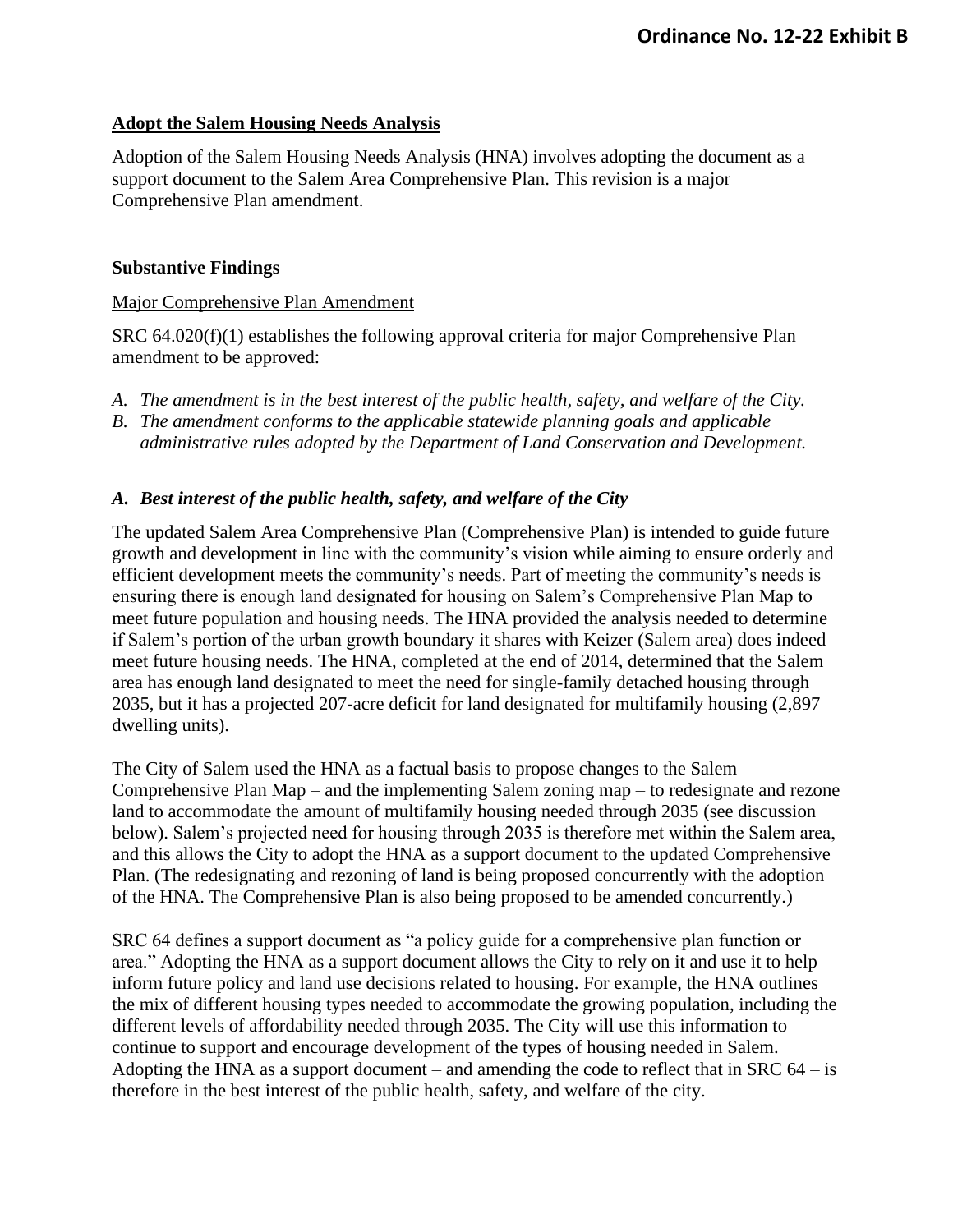In addition, if adopted as a support document, the City will use the HNA to develop a Housing Production Strategy as required by HB 2003. Using the HNA as a framework, the Housing Production Strategy will outline what actions the City will take to promote the development of needed housing. All of this work stems from the HNA, so adopting it as a support document is in the best interest of the city.

# *B. Conforms to the applicable statewide planning goals and applicable administrative rules adopted by the Department of Land Conservation and Development*

The proposed amendment to adopt the HNA as a support document to the Comprehensive Plan – and amending the code to reflect that in SRC Chapter 64 – is consistent with and conforms to the Statewide Planning Goals and applicable administrative rules as described below. In addition, the Oregon Department of Land Conservation and Development (DLCD) has reviewed the changes proposed through the Our Salem project and has submitted a letter of support dated March 8, 2022. The letter specifically notes that the "proposal documents have resulted in addressing all identified housing needs…"

# *Goal 1: Citizen Involvement*

*To develop a citizen involvement program that ensures the opportunity for citizens to be involved in all phases of the planning process.*

### *Finding*

Staff conducted a variety of public engagement activities to ensure the public had the opportunity to be involved in the preparation of the HNA. A 21-member Advisory Committee – comprised of two City Councilors, two Planning Commission members, neighborhood association board members, community organization representatives, and representatives from the development, finance, and affordable housing industries – was formed to review project materials and advise City staff throughout the course of the project. The committee met seven times, and the public was invited to attend the meetings and provide input.

The City also created a project website that was regularly updated with project materials and sent emails about project updates and upcoming meetings to more than 1,500 interested parties. Other public engagement activities included staff presentations about the project to community organizations, a survey on potential housing strategies, social media, and articles in City newsletters. In addition, the process to adopt the HNA as a support document to the Comprehensive Plan requires public notice and affords the public an opportunity to review, comment, and take part in the approval process. The proposed amendment to the Comprehensive Plan therefore conforms with this goal.

# *Goal 2: Land Use Planning*

*To establish a land use planning process and policy framework as a basis for all decisions and actions related to use of land and to assure an adequate factual base for such decisions and actions.*

*Finding*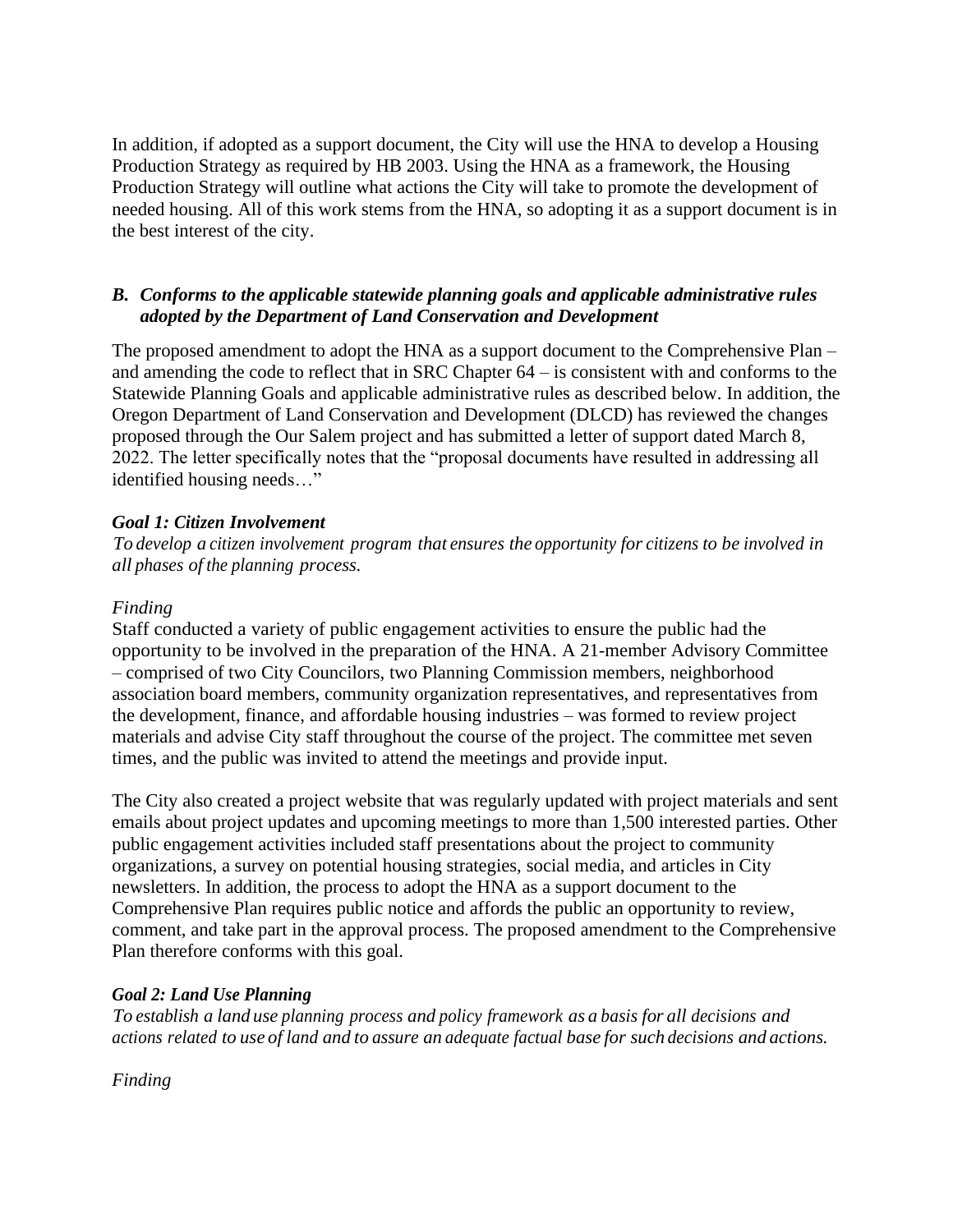The HNA, with its findings on Salem's long-term housing needs, provides the City with a factual basis for policy decisions and land use decisions related to housing and residential land. The City used the HNA to update the Salem Area Comprehensive Plan, including the Housing goals and policies. For example, there is a goal that calls for providing a supply of residential land that accommodates the amounts and types of housing needed to meet the population forecast for the Salem Urban Area. There is also a goal that calls for providing opportunities for housing that are affordable to current and future residents of all income levels. Supportive policies include promoting low-income and workforce housing and encouraging housing that lowers the combined housing/transportation cost burden for people in Salem. These policies directly advance the recommendations in the HNA, which found that Salem has a substantial need for affordable housing. The HNA specifically recommended increasing opportunities for development of affordable housing

The City's update to the Comprehensive Plan Map is also based on the HNA and its findings. The HNA determined that Salem's portion of the Urban Growth Boundary (UGB) has a demand for 7,299 dwelling units on land designated Multi-Family Residential between 2015 and 2035. The HNA also determined, based on the Buildable Lands Inventory (BLI), that there was a projected deficit of 207 acres of land designated as Multi-Family Residential (or 2,897 dwelling units). To help address this projected deficit, the HNA recommended redesignating or rezoning land to multifamily. The City implemented this recommendation, using data in the HNA, and redesignated land to Multi-Family Residential to meet the projected housing needs in Salem's portion of the UGB (see Goal 10 finding below). Adopting the HNA therefore supports the City's land use planning framework and complies with this goal.

#### *Goal 9: Economic Development*

*To provide adequate opportunities throughout the state for a variety of economic activities vital to the health, welfare, and prosperity of Oregon's citizens.*

# *Finding*

The HNA recommends evaluating tools to increase redevelopment activity and mixed-use development. It specifically calls out commercial areas and redeveloping industrial areas as Salem's primary redevelopment opportunities for mixed-use development that includes multifamily housing. The City has implemented this recommendation by redesignating and rezoning land for mixed use development and revising regulations – such as parking requirements – to encourage redevelopment and mixed-use development. Promoting mixed-use development and redevelopment not only expands opportunities for more housing but also promotes the integration of commercial uses in mixed-use areas. This supports and is consistent with this goal to provide adequate opportunities for a variety of economic activities in the State, including in Salem.

# *Goal 10: Housing*

*To provide for the housing needs of citizens of the state.*

# *OAR 660-008-000 Purpose*

*This chapter states in part that "the purpose of this division is to ensure opportunity for the provision of adequate numbers of needed housing units, the efficient use of buildable*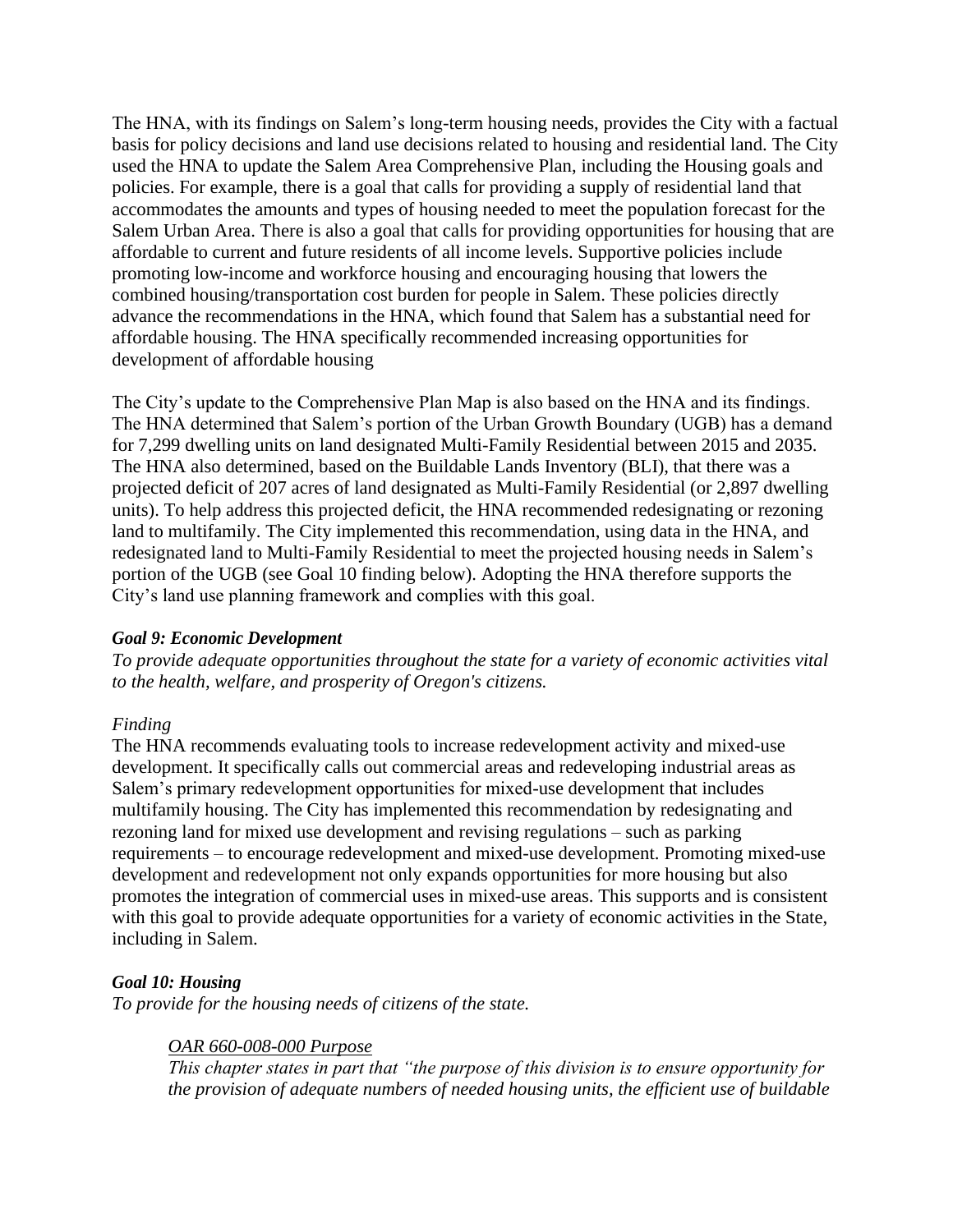*land within urban growth boundaries, and to provide greater certainty in the development process so as to reduce housing costs."*

#### *OAR [660-008-0010](https://secure.sos.state.or.us/oard/viewSingleRule.action?ruleVrsnRsn=175208) Allocation of Buildable Land*

*This section states in part: "The mix and density of needed housing is determined in the housing needs projection. Sufficient buildable land shall be designated on the comprehensive plan map to satisfy housing needs by type and density range as determined in the housing needs projection."*

### *Finding*

The proposed amendment adopts the HNA as a support document to the Salem Area Comprehensive Plan. The HNA was prepared for the City of Salem by EcoNorthwest in compliance with Goal 10, ORS 197.296, and OAR 660-008, as they existed when the City's Post Acknowledgement Plan Amendment (PAPA) was filed the State for the adoption to the HNA. Completed in December 2014, the HNA included a Residential Buildable Lands Inventory (BLI) and analysis of Salem's housing needs between 2015 and 2035.

The HNA used a population forecast that was based on Marion County's adopted population forecast and Keizer's adopted population forecast for 2032 (see HNA for details). The population forecast in the HNA showed that Salem's portion of the urban growth boundary (UGB) was expected to grow from 210,035 people in 2015 to 269,274 people in 2035, adding 59,239 people over the 20-year period. That was the population forecast at the time the City submitted its PAPA to DLCD to adopt the HNA on October 22, 2015, and the City adopted that population forecast into the Salem Area Comprehensive Plan in 2015 as part of the adoption of the Salem Economic Opportunities Analysis.

The HNA determined that Salem's portion of the UGB has a projected 1,975-acre surplus of land for single-family detached housing (9,131 dwelling units) and a projected 207-acre deficit of land for multifamily housing (2,897 dwelling units). That projected deficit was specific to land designated as Multi-Family Residential on the Comprehensive Plan Map.

ORS 197.296(2) states that local governments must demonstrate that its comprehensive plan provides "sufficient buildable lands within the urban growth boundary established pursuant to statewide planning goals to accommodate estimated housing needs for 20 years…" If an HNA determines that there is a projected deficit of buildable land, a local government must amend its urban growth boundary to include sufficient buildable land and/or amend its comprehensive plan, regional framework plan, functional plan, or land use regulations to include new measures to remedy the identified deficit. As mentioned above, Salem's HNA identified a projected deficit of land in the Multi-Family Residential designation.

In a letter dated November 4, 2014, DLCD stated that LUBA – in DLCD v. City of McMinnville, 41 Or LUBA 210 (2001) – has "affirmed the position that cities with population greater than 25,000 that are subject to the provisions of ORS 197.296 must not only conduct a housing needs analysis pursuant to ORS 197.296(3), but must also simultaneously address a significant deficit in the supply of buildable residential land within the UGB by adopting one or more of the actions described in ORS 197.296(6) and (7) to remedy the identified deficit." The City, therefore, could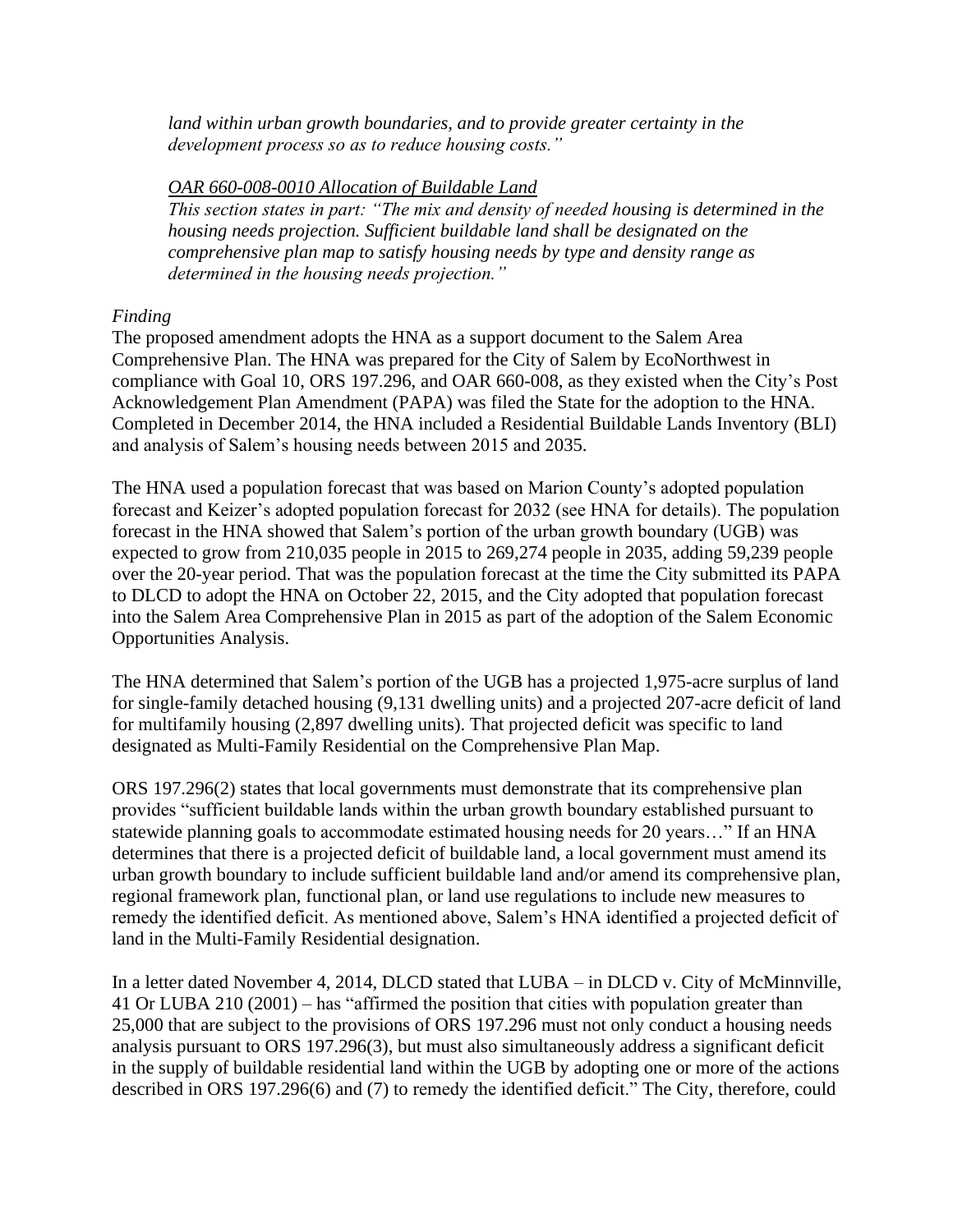not adopt the HNA without meeting the projected need for housing. In the same letter, DLCD strongly urged "the council to adopt both the analysis and recommended implementation measures concurrently to be in compliance with Goal 10, and ORS 197.296."

Since the HNA was completed and conceptually accepted by the Council in 2015, the City has been working to address Salem's housing needs through a variety of ways. For example, the City began allowing accessory dwelling units (ADUs) in 2017, and then in 2019, the City waived system development charges for ADUs for five years – through June 30, 2024.

The City also updated Salem's design regulations for multifamily housing in 2020 as a follow-up to the HNA and the projected need for more multifamily housing. The code update specifically removed barriers to the development of multifamily housing by providing greater flexibility in how multifamily design standards can be met, reducing the number of design standards that apply to small multifamily housing projects, simplifying regulations for three- and four-unit projects, and reducing parking requirements for multifamily projects of all sizes. Earlier this year, the City adopted code changes to implement HB 2001.

To further ensure compliance with Goal 10 and the associated administrative rules, the City has tracked building permit data and redesignated land to Multi-Family Residential to accommodate its projected housing needs as outlined in the HNA.

Specifically, the City reviewed the BLI, which relies on building permit data through the end of 2013. Then the City applied building permits issued since the beginning of 2014 through June 30, 2021 to that BLI data. Any property that was previously considered buildable in the HNA – either as vacant or partially vacant – but had since had a building permit issued on it (through June 30, 2021) was no longer considered buildable.

In addition, the City is redesignating more than 300 acres of land to Multi-Family Residential concurrently with the adoption of the HNA. That resulted in a total of 369 acres of buildable land designated as Multi-Family Residential. The HNA determined that land designated Multi-Family Residential has a capacity of 14 units per gross acre. (That is a conservative assumption, given that the City is increasing the minimum required density in the Multiple Family Residential-II zone to 15 units per acre concurrently with the adoption of the HNA, and recent multifamily projects have been approved at higher densities.) Using the 14 units per gross acre assumption, the 369 acres of buildable Multi-Family Residential designated land has a capacity of 5,166 multifamily units.

The City also examined the number of dwelling units needed in the Multi-Family Residential designation by 2035. That need, determined in the HNA, was 7,299 units for the 20-year period between 2015 and 2035. Based on building permit data, the City approved permits for 3,192 multifamily dwelling units between the beginning of 2015 and June 30, 2021. That reduces the amount of multifamily dwelling units needed in the Multi-Family Residential designation to 4,107 units.

The result of this analysis is that the City has met its projected need for multifamily dwelling units on land designated as Multi-Family Residential on the Salem Area Comprehensive Plan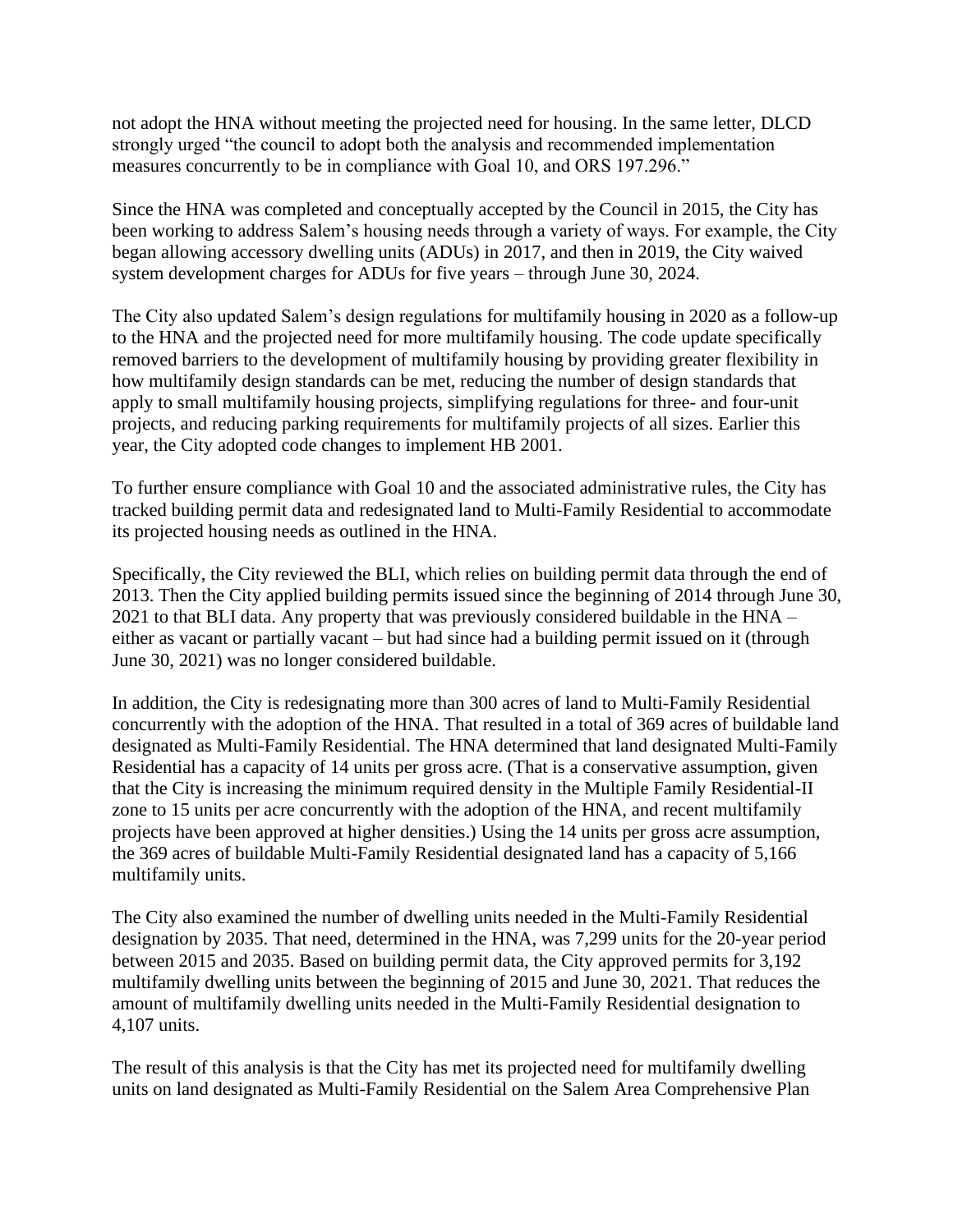Map. Specifically, Salem's portion of the UGB has a capacity for 5,101 multifamily units on Multi-Family Residential designated land, which can accommodate the remaining 4,107 needed multifamily housing units on Multi-Family Residential designated land (see table below). *(This analysis has been updated to reflect recommended map changes since the Planning Commission public hearing in March and April of 2022.)*

|                                                                           | <b>Multifamily Units</b> | <b>Source</b>    |
|---------------------------------------------------------------------------|--------------------------|------------------|
| Demand in HNA                                                             | 7,299                    | <b>HNA</b>       |
| Multifamily units approved between 2015<br>and June 30, 2021              | 3,192                    | Building permits |
| Remaining demand through 2035                                             | 4,107                    |                  |
| Capacity on buildable land designated Multi-<br><b>Family Residential</b> | 5,101                    | GIS analysis     |
| Surplus                                                                   | 994                      |                  |

# **Multi-Family Residential Designated Land**

In addition, the City's reviewed the BLI data related to buildable land designated as Single-Family Residential and Development Residential on the Comprehensive Plan Map. This was done to ensure there is enough land in Salem's portion of the BLI to meet the projected demand for single-family housing despite the HNA showing a surplus of single-family land.

Specifically, the HNA found that Salem's portion of the UGB has a projected surplus of 1,975 acres of land designated Single Family Residential (SF) and Developing Residential (DR), which can accommodate 9,131 more units than are projected to be needed through 2035. (The projected demand from 2015 to 2035 was 13,792 units, and the capacity in the SF and DR designations was 22,923 units, according to the HNA.)

The City's analysis – which included looking at building permits issued between the beginning of 2015 and June 30, 2021 and considering changes to the Comprehensive Plan Map designations that are proposed concurrently with the adoption of the HNA – showed that there are 1,179 buildable acres on land designated as SF and 2,417 buildable acres on land designated as DR (or split-designated SF and DR). The HNA determined that the land designated SF has a capacity of 5.6 units per gross acre and land designated DR has a capacity of 4.3 units per gross acre.

Based on those density assumptions, the buildable land designated SF and DR has the capacity 16,995 units. This capacity exceeds the projected demand in the HNA of 13,792 units. Between 2015 and June 30, 2021, building permits were issued for 2,603 single-family units, so part of that projected demand has already been met. The capacity on land designated SF and DR can also accommodate the 903 single-family detached units that the HNA assumed would be accommodated in areas designated for mixed-use uses (e.g., land designated Mixed Use and zoned either Fairview Mixed-Use or Neighborhood Center Mixed Use). The City is therefore continuing to meet its needs for single-family dwellings.

Adopting the HNA as a support document to the Comprehensive Plan is therefore consistent with Goal 10 and the associated administrative rules cited above.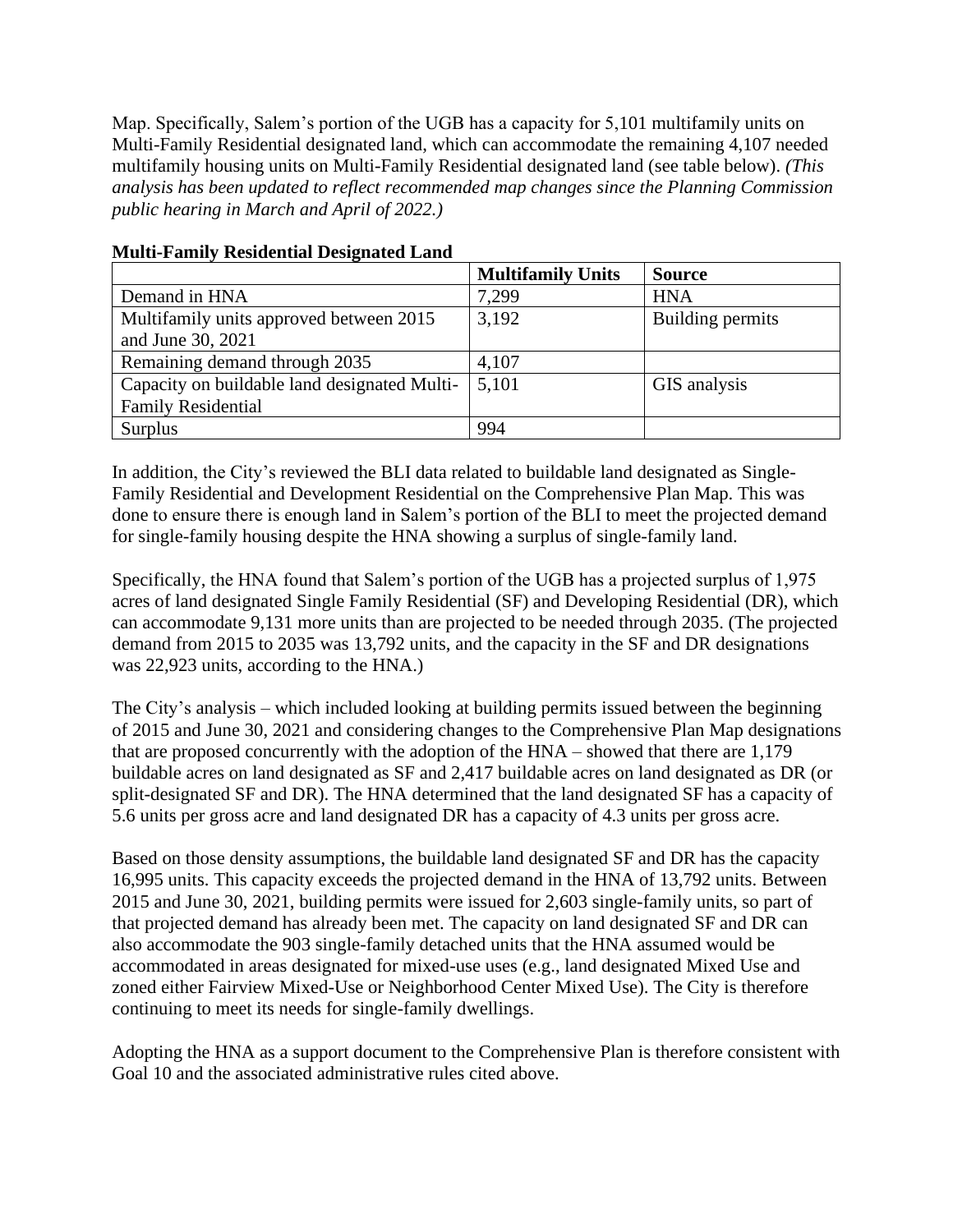The City of Keizer completed a draft of its own separate Housing Needs Analysis in August of 2021, and that analysis determined that in Keizer's portion of the UGB, there is a projected deficit of 177 dwelling units in the Low Density Residential (LDR) Comprehensive Plan designation and a projected deficit of 219 dwelling units in the Medium Density Residential (MDR) Comprehensive Plan Designation.

According to Keizer's draft HNA, the assumed density in the LDR designation (outside of the River Cherry Overlay District) was 5 units per gross acre, and the assumed density in the MDR designation (outside of the River Cherry Overlay District) was 4.2 units per gross acre. Those density assumptions are similar to those assumed for the capacity in the DR and SF designations in Salem's HNA: 5.6 units per gross acre in the SF designation and 4.3 units per acre in the DR designation.

As mentioned earlier, the DR and SF designations have a capacity for 3,203 dwelling units in addition to those needed to meet the projected demand in Salem's portion of the UGB. (That additional capacity for 3,203 units is conservative because it assumes no building permits were issued for single-family units between 2015 and June 30, 2021 to reduce the overall demand since the HNA was completed.) That additional capacity can accommodate the projected deficit in dwelling units in the LDR and MDR designations in Keizer's HNA: 396 dwelling units. Therefore, Keizer's projected deficit of land for dwelling units in the LDR and MDR designations can be met in Salem's portion of the UGB.

#### Goal 14: Urbanization

*To provide an orderly and efficient transition from rural to urban land use, to accommodate urban population and urban employment Inside urban growth boundaries, to ensure efficient use of land, and to provide for livable communities.*

#### *OAR 660-024-0050 Land Inventory and Response to Deficiency*

*This section state in part: "If the inventory demonstrates that the development capacity of land inside the UGB is inadequate to accommodate the estimated 20-year needs determined under OAR 660-024-0040, the local government must amend the plan to satisfy the need deficiency, either by increasing the development capacity of land already inside the city or by expanding the UGB, or both, and in accordance with ORS 197.296 where applicable."*

# *Finding*

The HNA seeks to ensure that there is sufficient land within Salem's portion of the UGB to meet housing needs over the next 20 years. Together with the Salem Economic Opportunities Analysis, the HNA establishes the fact that the existing amount of land within Salem's portion of the UGB is sufficient to meet housing needs over the 2015-2035 planning period, and therefore a UGB expansion is not needed. The HNA also specifies, however, that there is a projected deficit of Multi-Family Residential land and a projected surplus of single-family land, so it recommends strategies to meet that multifamily housing need within Salem's portion of the UGB.